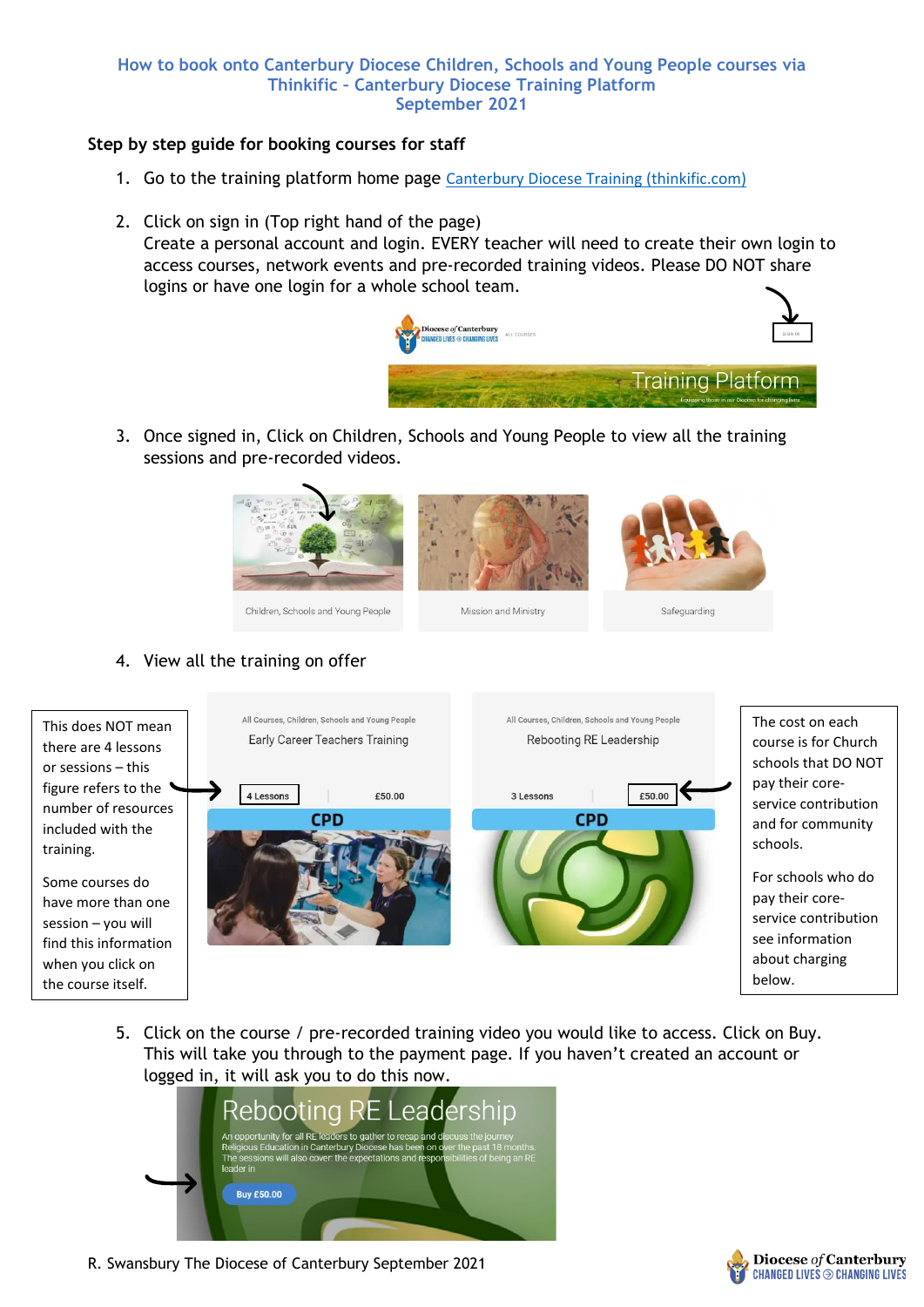- 6. You will then be asked to complete your purchase.
- If your school pays their core-service contribution, click on 'Have a coupon' and input your coupon code. (This will be given to you by your school finance team)

| Complete your purchase  |                 |  |  |  |
|-------------------------|-----------------|--|--|--|
| Rebooting RE Leadership | £50.00 GBP      |  |  |  |
|                         |                 |  |  |  |
| <b>Total Price</b>      | £50.00 GBP      |  |  |  |
|                         | Have a coupon?  |  |  |  |
| <b>Card Information</b> |                 |  |  |  |
| Card number             | MM/YY CVC       |  |  |  |
|                         | <b>Purchase</b> |  |  |  |

If your school DOES NOT pay their core-service contribution, then you will need to input a school credit or debit card number to purchase the course.

- 7. Once the coupon code or payment has been accepted it will say 'Enrol now' and on the next page 'Start learning'. You will get an email receipt for your booking.
- 8. My Dashboard When you have booked into a training session or pre-recorded video, you will be able to access the resources and booking links at anytime by clicking on 'My Dashboard' All of your booked courses will be stored here.

| Diocese of Canterbury<br>ALL COURSES<br><b>CHANGED LIVES ⊕ CHANGING LIVES</b> | MY DASHBOARD                               |                                                               | REBECCA S (O        |
|-------------------------------------------------------------------------------|--------------------------------------------|---------------------------------------------------------------|---------------------|
| My courses                                                                    |                                            | Search                                                        | $\Omega$            |
| View more courses                                                             |                                            |                                                               | $All -$             |
| Preparing for SIAMS Inspection:<br>11th October 2021 : 4pm -<br>6.30pm        | <b>Rebooting RE Leadership</b>             | Hindu Dharma LKS2 - subject<br>knowledge and planning support |                     |
|                                                                               | 0%                                         | 0%                                                            |                     |
| 0%                                                                            | <b>See Overview</b><br><b>Start Course</b> | <b>See Overview</b>                                           | <b>Start Course</b> |
| <b>See Overview</b><br><b>Start Course</b>                                    | <b>CPD</b><br>Pre-recorded                 |                                                               |                     |
| Leadership                                                                    |                                            |                                                               |                     |

- 9. Zoom links and accompanying resources for each virtual live training session can be found by clicking on each event you have booked onto.
- 10. Pre-recorded videos and accompanying resources can be found by clicking on the training video you have booked onto.